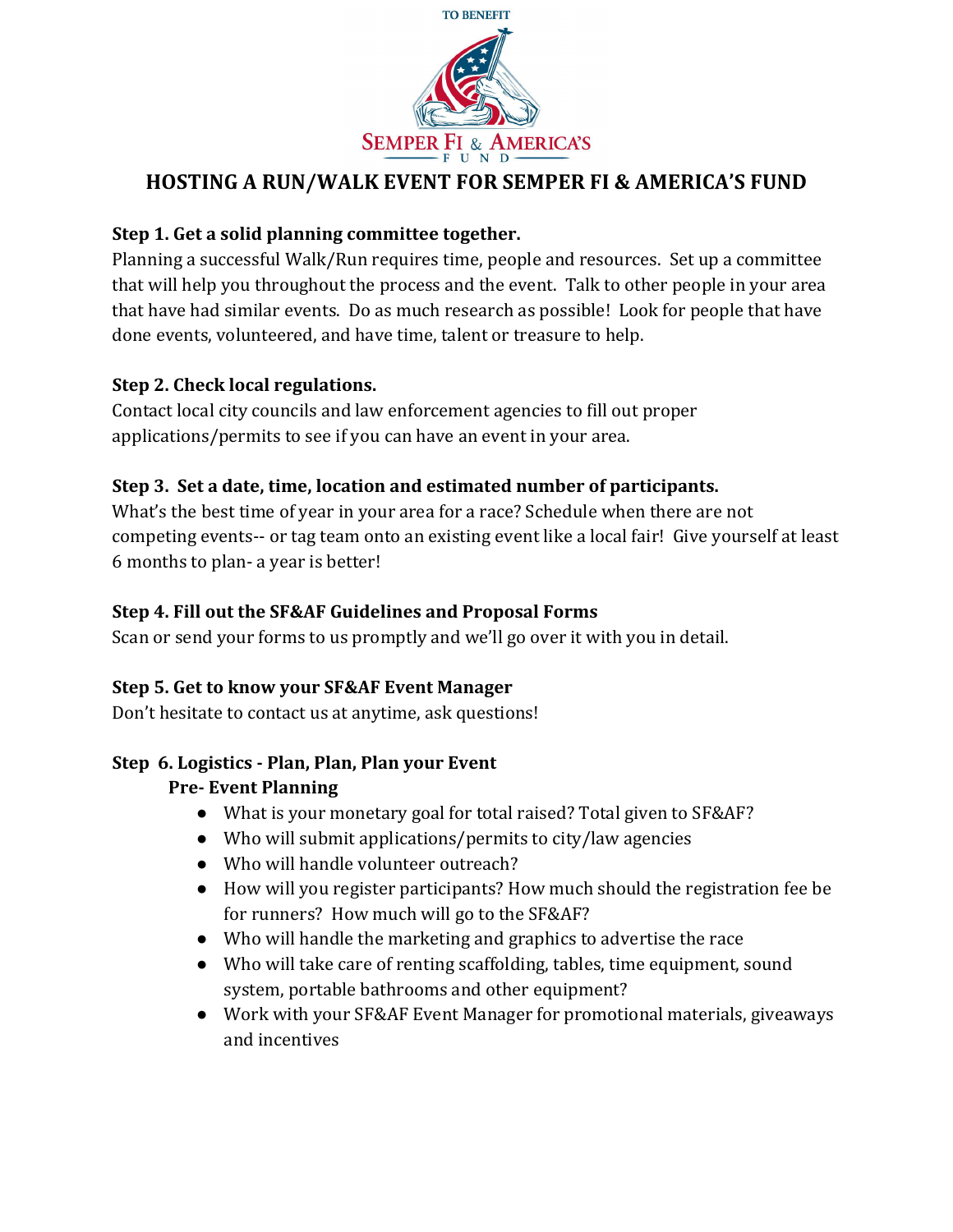#### At the Event:

- $\bullet$  Who will handle checking in the runners at registration?
- Who will handle safety and first aid?
- Who will handle traffic management of the runners?
- Who will prepare food and water for the runners?
- Who will handle timing the event?
- Who will handle volunteer coordination?
- Who will handle media?
- Murphy's Law- something will happen so plan for all contingencies so you are ready for almost everything!

# **After the Event:**

- Who will handle clean-up?
- Who will return the equipment?
- Who will handle finances-reimbursements, expenses and donations?
- Who will send thank you's

# **Step 7. Enlist the help of local businesses.**

Write letters, make phone calls, set up in-person meetings. Who can help finance or publicize the event? If they can't give money, can they donate supplies? Can a local printing shop donate flyers and ads or T-shirts? Check out big companies too. You never know what corporations would be willing to give away: water, energy bars, snacks, sports drinks?

# **Step 8. Spread the word!**

Get the word out in digital and non-digital form: Twitter, Facebook, e-mails, Craigslist, newspapers, magazines, local TV stations, local radio shows, and community centers. Have a good description, logo/picture and/or flyer ready. Pass out pamphlet and flyers. Consider also runner's publications, runner's websites and other media outlets in the running community. Semper Fi & America's Fund will help spread the word on website and twitter.

# **Step 9. The day of the event!**

Make sure that you, your planning committee and your volunteers all know what they are responsible for and how the event will be run. Have informational SF&AF brochures and flyers to pass out to the spectators. Encourage people to donate even if they are not a runner or a walker. By enlisting all the runners and non-runners to donate their time and money, you are maximizing your impact on the community as well as the SF&AF.

# **Step 10. Say thank you!**